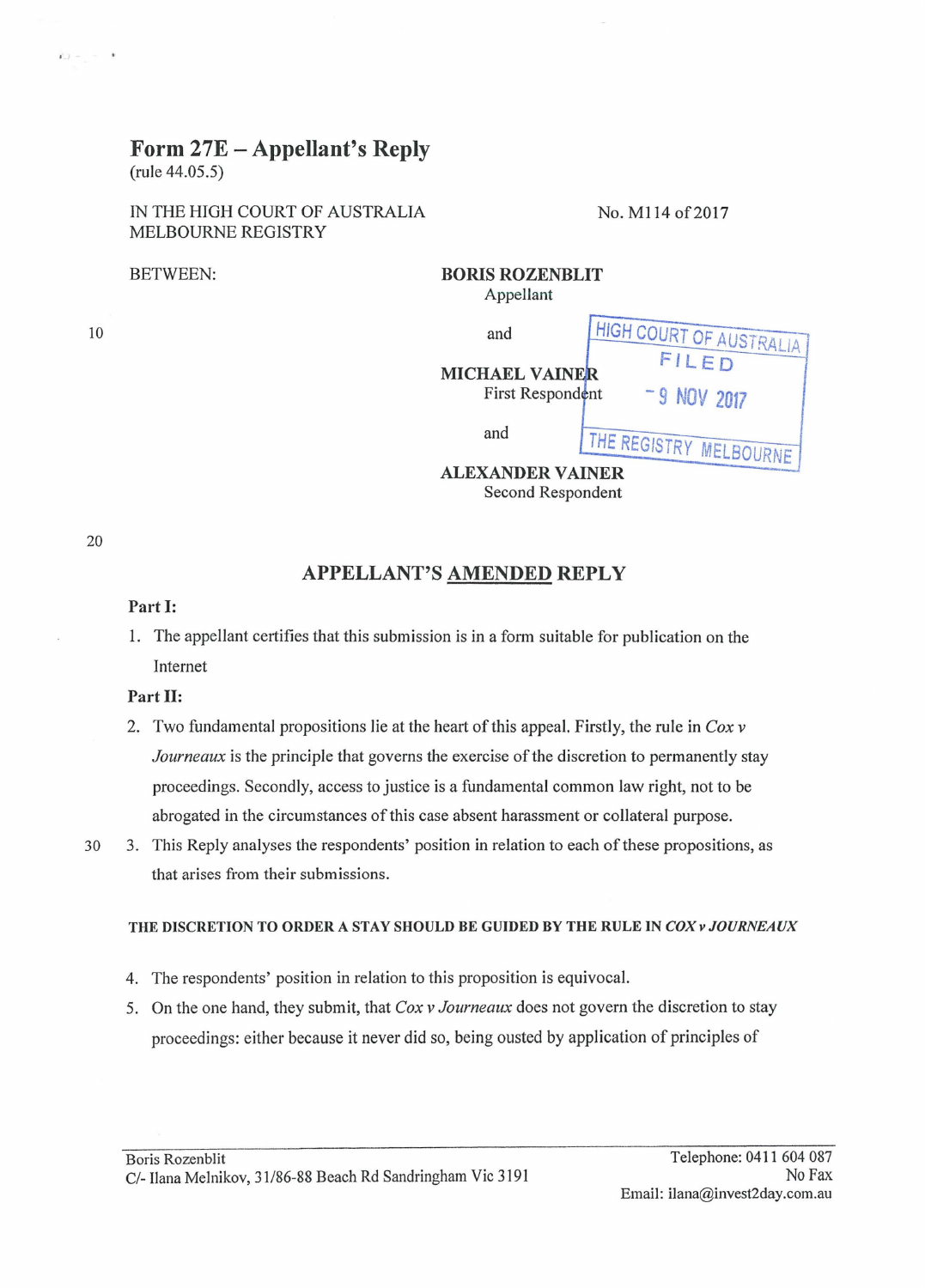statutory construction<sup>1</sup>, or because it no longer does, with the advent of Rule 63.20.1 and the *Civil Procedure Act 2010* (Vic)<sup>2</sup>.

- 6. On the other hand, and perhaps alternatively, the respondents submit that the rule was in fact applied by the Court of Appeal through a set of principles which "involve[ d) no dilution of the rule in *Cox*<sup>3</sup>. The *prima facie* inconsistency between this proposition and the lack of any obvious unnecessary injustice that would be inflicted on the respondents if the case were to proceed, is explained in three ways:
	- a. Firstly, it is said that *Cox* does not hold that there must be harassment or collateral purpose before a proceeding can be stayed. The pre-requisite conditions expressed in that case are broader, and the circumstances identified by the Court at first instance as justifying a permanent stay fall within them<sup>4</sup>;
	- b. Secondly, if the proceedings were allowed to continue, unnecessary injustice would in fact be clearly inflicted upon the respondents who would have to "continue to defend a claim in circumstances where they have been put to very great delay and expense."5 The effect of the resulting delay and wasted costs is said to continue.<sup>6</sup>
	- c. Thirdly, despite the general rule that the doors of the court are not shut to impecunious litigants, the injustice of costs orders remaining unpaid is not a necessary injustice. Neither is it true to say that any injustice arising from an unpaid interlocutory costs order is contingent rather than actual<sup>7</sup>.
- 20 7. These propositions are now examined

10

 $\rightarrow$ 

#### IS IT IMPERMISSIBLE FOR RULE 63.03(3) TO BE "READ DOWN" ?

8. The authorities cited by the respondents stand for the proposition that provisions conferring jurisdiction or granting powers to a court should not be read down by making implications or imposing restrictions not expressly stated. *Shin Kobe Maru*<sup>8</sup> applied this proposition to the court's jurisdiction to determine "proprietary maritime claims". The plurality held that it was not appropriate to read down the statutory words so as to exclude claims relating to ownership of vessels from that jurisdictional field.

<sup>&</sup>lt;sup>1</sup> Respondent's Submissions [8]-[9]<br><sup>2</sup> Respondent's Submissions [10], [12]  $^3$  Respondent's Submissions [13]

<sup>&</sup>lt;sup>4</sup> Respondent's Submissions  $[18]-[27]$ <sup>5</sup> Respondent's Submissions  $[28]$ 

<sup>&</sup>lt;sup>6</sup> Respondent's Submissions [29]<br><sup>7</sup> Respondent's Submissions [30]<br><sup>8</sup> *The Owners of the Ship "Shin Kobe Maru" v Empire Shipping Company Inc* [1994] HCA 54; (1994) 181 CLR 404 at 421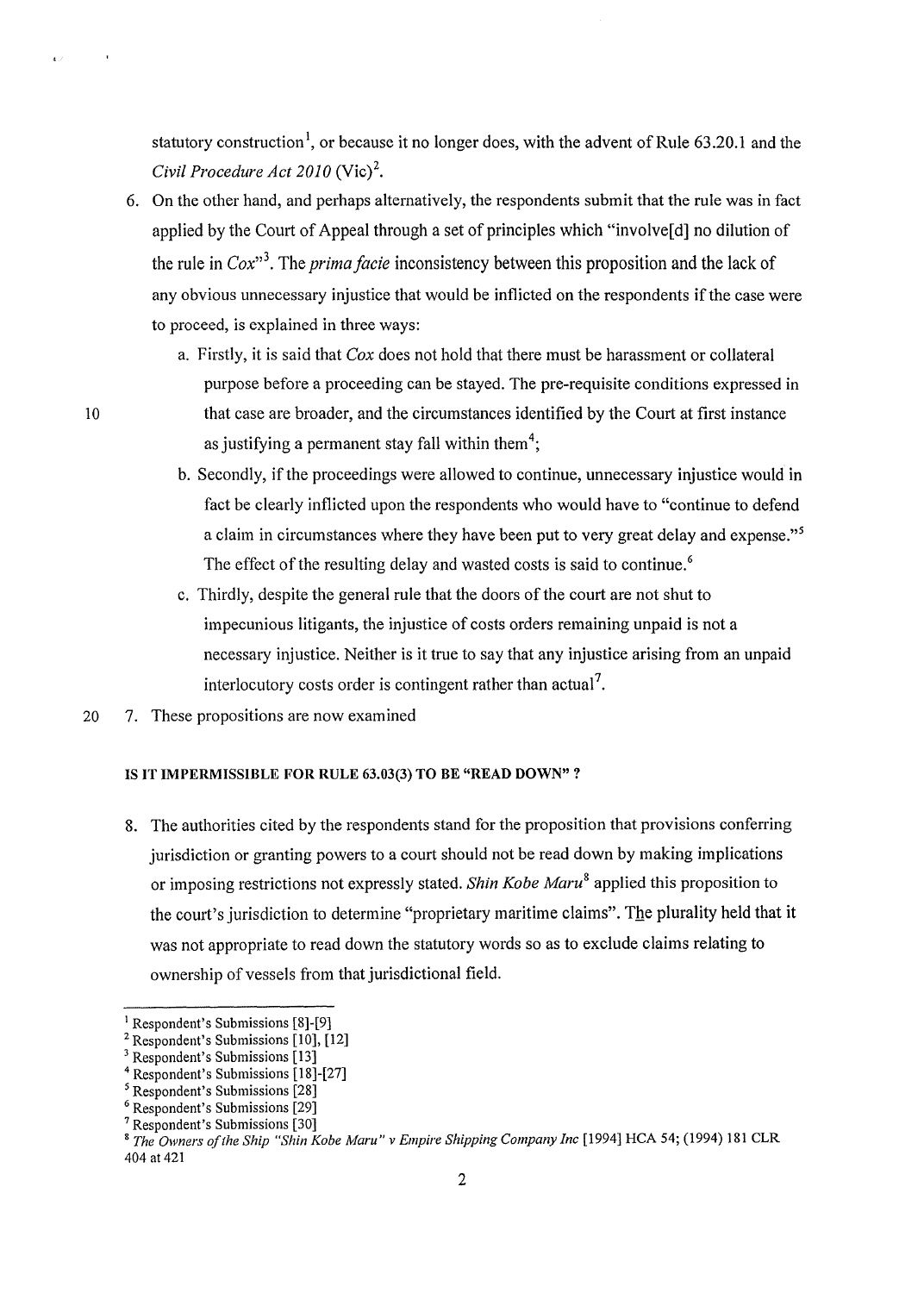- 9. In *Wong v Silkfield<sup>9</sup>*, the court refused to narrowly construe the class of people having "the same interest" for purposes of determining the scope of the jurisdiction to hear class actions.
- 10. This appeal is not concerned with jurisdictional issues. No party suggests that Rule 63.03.3 does not confer power on the Supreme Court to stay the proceedings, and in any event, the Supreme Court has always been vested with that power, in the inherent jurisdiction to control its own process.
- 11. This appeal is, rather, concerned with the exercise of discretionary power. Discretions may be described as unfettered but that description is apt to mislead, because the judicial exercise of every discretion is fettered by the familiar guidelines set out in *House v The King10·*
- 10 12. The guidelines require, among other things, that in exercising discretionary power the court must act on correct principles. The appellant contends that the correct principle in relation to the exercise of the discretion to stay proceedings (whatever the source of the power) is the rule in *Cox v Journeaux.*

## HAS *COX v JOURNEAUX* BEEN SUPERSEDED BY THE DEFAULT RULE THAT INTERLOCUTORY COSTS ARE NOT TAXED FORTHWITH, AND BY THE *CIVIL PROCEDURE ACT 2010* (VIC)?

- 13. The appellant dealt with this proposition in his submissions<sup>11</sup>. The respondents have not responded to the arguments raised there.
- 20 14. As for the introduction of Rule 63.20.1, whereby interlocutory costs are only taxed forthwith in exceptional circumstances, the appellant's position is that the fact that although a litigant may be guilty of "unsatisfactory conduct", that does not (without more) justify abrogation of fundamental common law rights. It is only when conduct has the potential to interfere with another person's enjoyment of that person's rights that access to justice may be denied.
	- 15. Courts are constrained by the principle of legality, whether exercising the discretion to stay proceedings, or in implementing the *Civil Procedure Act 2010* (Vie) (CPA) "overarching purpose" of facilitating the just, efficient, timely and cost-effective resolution of the real issues in dispute  $12$ .
	- 16. Furthermore, parliament has expressly recognised in s 8(2) of the *CPA*, that courts must not
- 30 seek to give effect to the overarching purpose where that would be inconsistent with the *Charter of Human Rights and Responsibilities Act 2006 (Vic).*<sup>13</sup>

<sup>&</sup>lt;sup>9</sup> Cox v Journeaux (No 2) (1935) 2 CLR 713 ("Cox v Journeaux") Wong v Silkfield Pty Limited (1999) 199 CLR 255.[11]

<sup>&</sup>lt;sup>10</sup> *House v The King* (1936) 55 CLR 499 at 504-505<br><sup>11</sup> Appellant's submissions [69-87], [88-93]

<sup>&</sup>lt;sup>12</sup> *Civil Procedure Act 2010* (Vic) s 7(1)<br><sup>13</sup> The right of access to justice is a human right protected by the *Charter* (s 24)(1)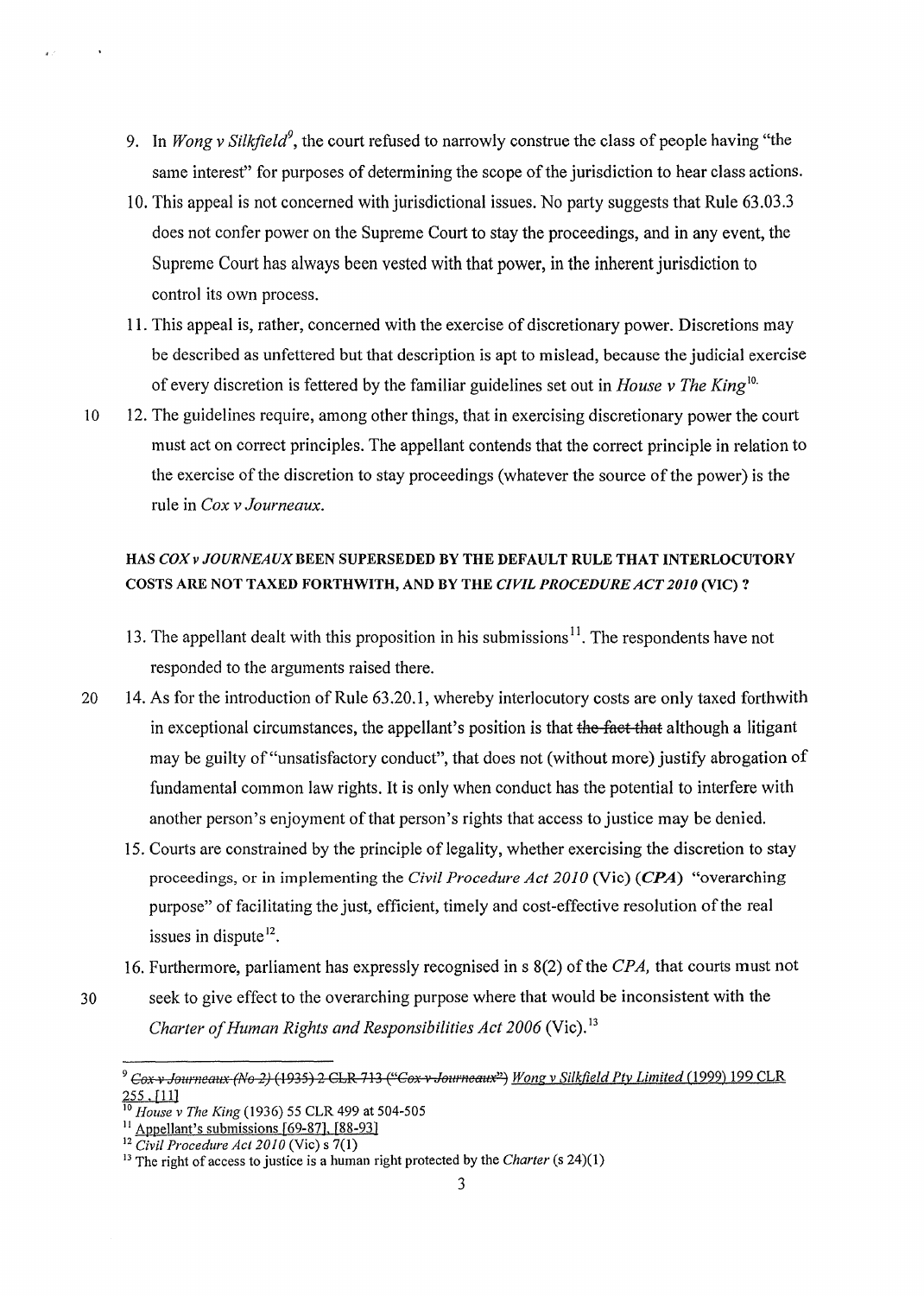## DOES *COX* v *JOURNEAUX* MANDATE HARASSMENT OR COLLATERAL PURPOSE AS A NECESSARY PRECONDITION TO THE STAY OF PROCEEDINGS ?

- 17. The rule in *Cox v Journeaux* makes no express\_mention of harassment as a precondition to the permanent stay of proceedings.
- 18. Might there be, in the abstract, some form of conduct other than harassment that would clearly inflict an unnecessary injustice if a proceeding were to continue, when interlocutory costs orders have not been paid due to impecuniosity?
- 10 19. The question is academic because empirically no other form of conduct has been identified in the authorities, by the courts below, or by the respondents. This is so *a fortiori* in the light of the rider in *Gao* that the conduct in question should warrant 'condemnation'.<sup>14</sup>
	- 20. For purposes of deciding this appeal, it is enough to recognise that the conduct identified by the court at first instance as justifying imposition of an effectively permanent stay<sup>15</sup> would not clearly inflict an unnecessary injustice. The court had granted (conditional) leave to amend, and there was now no relevant reason the matter could not be allowed to proceed.

#### IS "HAVING BEEN PUT TO DELAY AND EXPENSE" A FORM OF FUTURE INJUSTICE?

- 20 21. The logical flaw in this proposition is expressed by the mismatch of tenses: the verb "having" in conjunction with a past participle refers to a past event: one which, by definition, has already occurred. A future event, by definition, has not yet occurred. The proposition is internally inconsistent.
	- 22. Practically speaking, whatever the perceived injustice suffered by the respondents, those "injustices" are now part of history. They cannot be erased by stopping the proceedings. Allowing the appellant's suit to proceed will not add to those historical "injustices".
	- 23. There is, of course, a circumstance in which wasted costs can be a factor which gives rise to injustice if the suit is permitted to proceed: where the other party is hampered in the preparation of its case by the unpaid costs order  $16$ . But the Associate Judge made a finding

30 of fact that this was not the case in these proceedings.  $17$ 

## IS THE INJUSTICE ARISING FROM UNPAID INTERLOCUTORY COSTS ORDERS AGAINST IMPECUNIOUS LITIGANTS NEITHER NECESSARY NOR CONTINGENT?

<sup>&</sup>lt;sup>14</sup> *Gao v Zheng,* 386 [17]<br><sup>15</sup> Appellant's submissions n 30<br><sup>16</sup> See *Gao v Zheng*,

<sup>17</sup>*Rozenblit* v *Vainer* & *Anor (No 3)* [2015] VSC 731, [107]